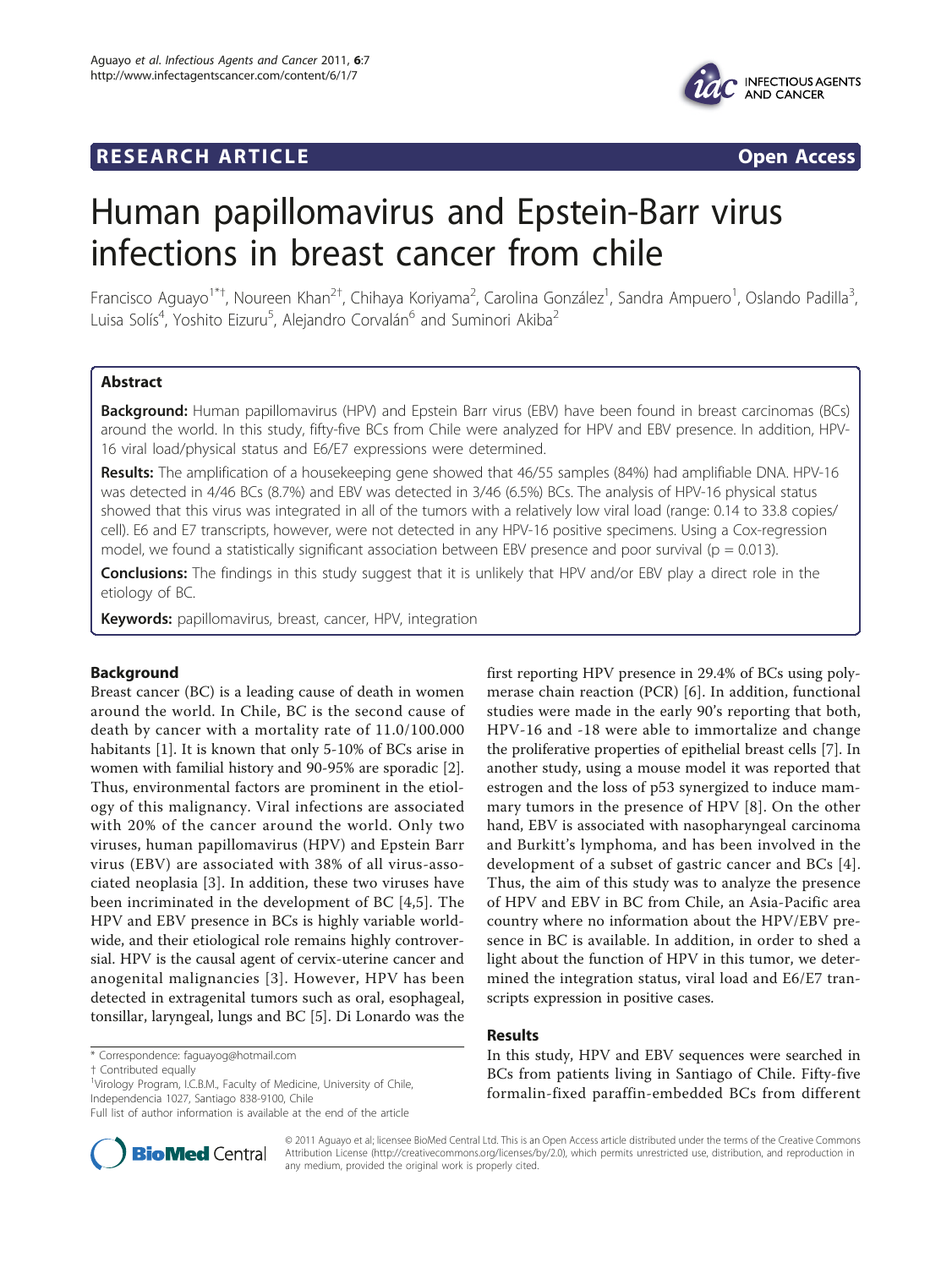public and private hospitals were collected and the extracted DNAs analyzed for integrity by amplifying a 110 bp fragment of the betaglobin gene. Forty-six samples out of 55 were betaglobin positive (84%). Using conventional PCR for a 65 bp fragment of L1 region, HPV was detected in 4/46 (8.7%) BCs. Using qRT-PCR for EBV EBNA-1, EBV was present in 3/46 (6.5%) BCs. Co-infection with both viruses was only detected in 1/46 (2.1%) cases. In addition, ISH for EBER-1 showed that all of the BCs were EBV negative. A non-statistically significant association between HPV presence and age, tumor size, histology and differentiation grade was found (p = 1.000; 0.780; 1.000 and 0.721 respectively, Table 1). HPV infection was more frequently detected in primary tumors from patients with metastatic lymph nodes, although it was not statistically significant ( $p =$ 0.078). On the other hand, no statistically significant association between EBV presence and age, lymph nodes involvement, tumor size, histology and differentiation grade was found (p = 1.000, 1.000, 0.459, 0.130 and 0.255, respectively, Table 1). Using a Cox-regression model, a statistically significant association between EBNA-1 positivity by qRT-PCR and poor survival was found  $(p = 0.013,$  Figure [1](#page-2-0)). The Inno-Lipa method showed that only the HPV-16 genotype was present in HPV positive BCs without co-infections with other HPV genotypes. In addition, the number of copies of HPV-16 determined by real-time PCR was extremely low in 1/4

cases studied (0.14 copies/cell). In the other three cases, the viral load was higher (1.2; 2.0 and 33.8 copies/cell, Table [2\)](#page-2-0). The absence of E2 amplification showed that HPV-16 was completely integrated into the host genome in all of the cases. In addition, we were unable to detect HPV16 E6 and E7 transcripts in 3/3 HPV-16 positive cases as showed using transcriptase-reverse real-time PCR, even though the specimens were positive for  $\beta$ 2microglobulin expression (Table [2](#page-2-0)).

## **Discussion**

The etiological role of HPV or EBV in some extragenital tumors is under intense debate. In this report, the presence of HPV and EBV was evaluated in BCs from Chile, a Latin American country from the Pacific Ocean area. Our findings showed that HPV and EBV prevalence in BCs was relatively low since these viruses were present in 8.7% and 6.5% of breast tumors, respectively. The high-risk HPV-16, the genotype most frequently detected in cervix uterine cancer and extragenital malignancies in Chile and in the world [[9](#page-5-0),[10\]](#page-5-0) was the only genotype identified in HPV positive BCs. However, the presence of HPV genomes is not a sufficient condition to establish a causal relationship. For this reason, we investigated the physical status of HPV and the presence of E6/E7 transcripts into the BC tumors. Thus, we found that HPV-16 was integrated into the host genome in all of the cases.

| Table 1 Relationship between clinicopathological features of breast carcinomas and HPV/EBV presence |  |
|-----------------------------------------------------------------------------------------------------|--|
|-----------------------------------------------------------------------------------------------------|--|

|                 |              | All            | HPV(L1)  |          |         | EBV (EBNA-1) |          |         |
|-----------------|--------------|----------------|----------|----------|---------|--------------|----------|---------|
|                 |              |                | $HPV+$   | HPV-     | p-value | EBV+         | EBV-     | p-value |
|                 |              | N (%)          | $N(\% )$ | $N(\% )$ |         | $N(\% )$     | $N(\% )$ |         |
| Age             |              |                |          |          | 1.000   |              |          | 1.000   |
|                 | $< 65$ years | 34             | 3(9)     | 31(91)   |         | 2(6)         | 32 (94)  |         |
|                 | $> 65$ years | 12             | 1(8)     | 11(92)   |         | 1(8)         | 11(92)   |         |
| Lymph nodes     |              |                |          |          | 0.078   |              |          | 1.000   |
|                 | negative     | 32             | 1(3)     | 31(97)   |         | 2(6)         | 30 (94)  |         |
|                 | positive     | 14             | 3(21)    | 11(79)   |         | 1(7)         | 13 (93)  |         |
| Tumor size      |              |                |          |          | 0.780   |              |          | 0.459   |
|                 | < 2 cm       | $\overline{7}$ | 0(0)     | 7(100)   |         | 1(14)        | 6(86)    |         |
|                 | 2-5 cm       | 31             | 4(13)    | 27 (87)  |         | 2(6)         | 29 (94)  |         |
|                 | > 5 cm       | 8              | 0(0)     | 8(100)   |         | 0(0)         | 8 (100)  |         |
| Histology       |              |                |          |          | 1.000   |              |          | 0.130   |
|                 | ductal       | 42             | 4(10)    | 38 (90)  |         | 2(5)         | 40 (95)  |         |
|                 | lobulillar   |                | 0(0)     | 1(100)   |         | 1(100)       | 0(0)     |         |
|                 | duct/lob     | $\overline{2}$ | 0(0)     | 2(100)   |         | 0(0)         | 2(100)   |         |
|                 | mucinoso     |                | 0(0)     | 1(100)   |         | 0(0)         | 1(100)   |         |
| Differentiation |              |                |          |          | 0.721   |              |          | 0.255   |
|                 | well         | 3              | 0(0)     | 3(100)   |         | 1(33)        | 2(67)    |         |
|                 | moderately   | 17             | 1(6)     | 16(94)   |         | 1(6)         | 16 (94)  |         |
|                 | poor         | 23             | 3(13)    | 20 (87)  |         | 1(4)         | 22 (96)  |         |
|                 | unknown      | 3              | 0(0)     | 3(100)   |         | 0(0)         | 3(100)   |         |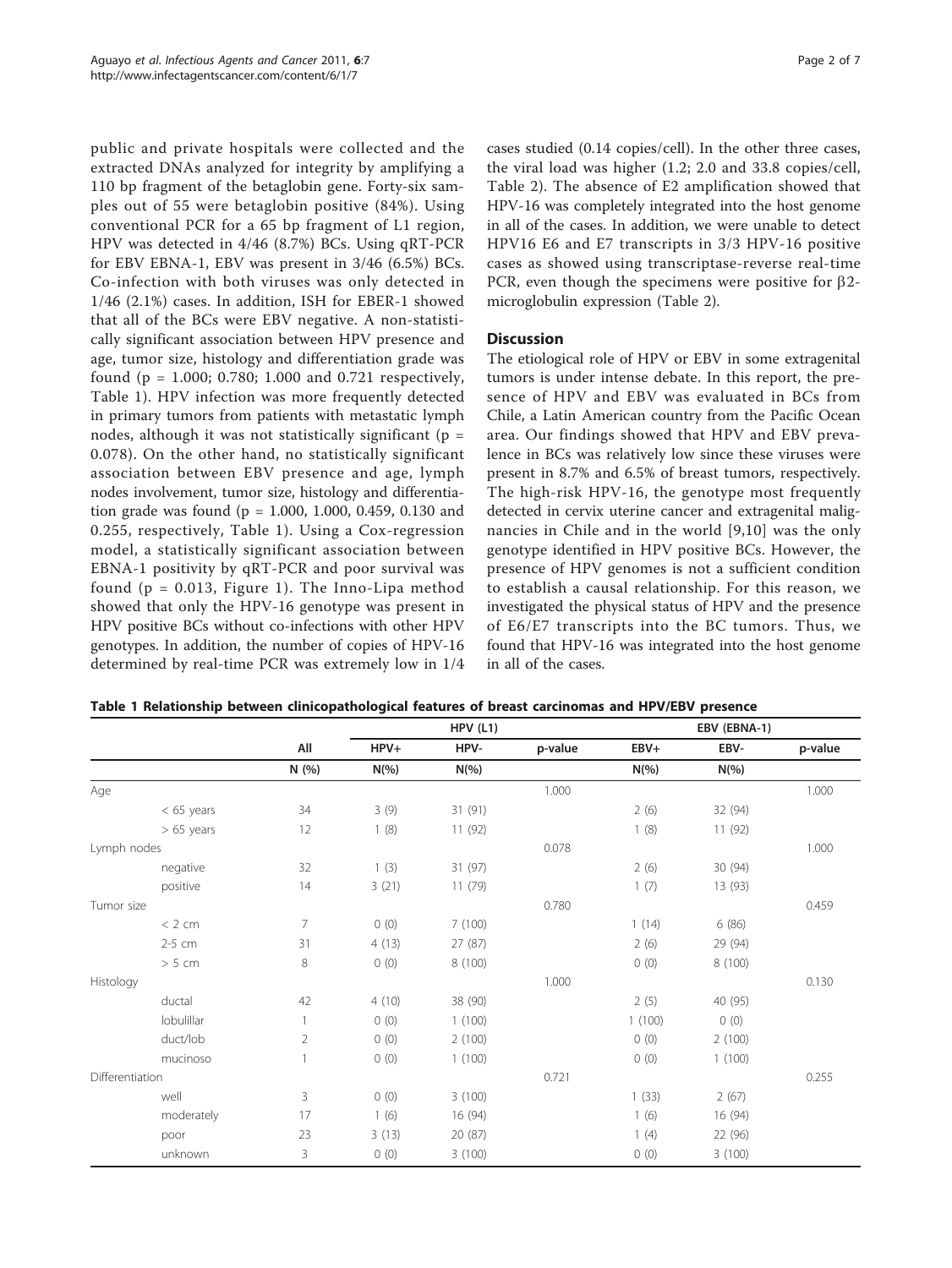<span id="page-2-0"></span>

Other authors have analyzed HPV in BC specimens, suggesting a causal association. Hennig et al. proposed that HPV can be transported by circulation (bloodstream/lymphatic system) from cervix to the breast [\[11](#page-5-0)]. In addition, it has been reported the presence of HPV-6/11 and other papillomaviruses in nipple and tumoral tissue from patients with BC, even though high-risk HPV was present in a low proportion of cases [\[12\]](#page-5-0). In Asia, it has been reported a 20% of high-risk HPV in breast tumors from Japanese women and HPV-16 was the most frequent HPV genotype that was integrated into the host genome with a low viral load [\[13](#page-5-0)]. In Latin America, only three studies have been reported: in Brazil it was reported HPV-16/18 presence in 24.8% of BCs [[14\]](#page-5-0) and recently it was published that 79 analyzed BCs were negative for HPV-6, 11, 16 and 18 [[15](#page-5-0)]. In Mexico, HPV was found in 29.4% of BC, being HPV-16 the most prevalent genotype [[16\]](#page-5-0). However, in the same country, HPV was detected in 10% of 60 BCs [[17](#page-5-0)]. In this last study, HPV was found integrated with a low viral load. In Oceania (Australia), it has been reported a study using *In situ* PCR for the successful detection of HPV in BCs. High-risk HPV was detected in the nucleus of

11/43 (25.6%) BCs [[18](#page-5-0)]. On the other hand, HPV-18 genotype was frequently found in Australian BCs [\[19](#page-5-0)].

The loss of E2 gene function by HPV integration is known to be one of the major genetic events facilitating transformation and transition to malignancy [[9\]](#page-5-0). The E2 loss allows abnormal expression of E6 and E7 oncoproteins [[20\]](#page-5-0). The mechanism of high-risk HPV-mediated oncogenesis involves the interaction of E6 oncoprotein with the p53 tumor suppressor protein and the E6-associated protein for induction of proteasomal-dependant p53 degradation [[3\]](#page-5-0). In addition, the high-risk HPV E7 binding to pRb protein induces E2F releasing and overexpression of  $p16^{INK4a}$  by a negative feedback mechanism [[21](#page-5-0)]. High-risk HPVs are frequently integrated in high-grade cervical intraepithelial neoplasia lesions and low-risk HPVs are frequently present in an episomal form in low-grade or benign lesions [[22](#page-5-0)]. The analytical approach used in this report, considers HPV-16 integrated when E2 gene is not amplified using quantitative real-time PCR. This is an indirect method, based in the frequent E2 disruption when HPV is integrated into the host genome. However, HPV is able to integrate disrupting other regions as E1 [[23](#page-5-0)]. So, when E2 is successfully amplified is not possible discard HPV-16 integration. However, we were unable to amplify a fragment of E2 gene in four cases that previously were positive for HPV-16 presence. Thus, E2 loss by integration is the biological possibility that explains these results.

Even though, HPV-16 was present and integrated in BCs, we were unable to detect E6 and E7 transcript expressions in the specimens. The successful amplification of a fragment of  $\beta$ 2-microglobulin was used as control of cDNA preparation and amplification from paraffinembedded tissues. It has been reported that in general HPV load in extragenital tumors is heterogeneous and lower that in cervical cancer [\[13,24,25\]](#page-5-0) so it was expected that E6/E7 transcript levels were very low too, in concordance with the viral load. However, the absence of detectable levels of E6/E7 transcripts is a hallmark of absence of functional activity in HPV-16 positive specimens. The RNA obtained from paraffin-embedded cervical carcinomas was used as control, and we were able to detect E6/ E7 transcripts in all of them (data not shown). Curiously, this is the first study that addresses the expression of E6 and E7 transcripts in breast carcinomas, so we cannot

Table 2 Physical status, viral load and E6/E7 expression in HPV-16 positive breast carcinomas

| Sample          | E6 (copies/cell) | E2 (copies/cell) | E2/E6 | Physical status | E6/E7 transcripts |
|-----------------|------------------|------------------|-------|-----------------|-------------------|
| BC <sub>2</sub> |                  |                  |       | integrated      | negative          |
| <b>BC21</b>     | 33,8             |                  |       | integrated      | ND <sup>a</sup>   |
| <b>BC31</b>     | ı                |                  |       | integrated      | negative          |
| BC <sub>5</sub> | 0.14             |                  |       | integrated      | negative          |

<sup>a</sup>ND: non-determined (specimen exhausted)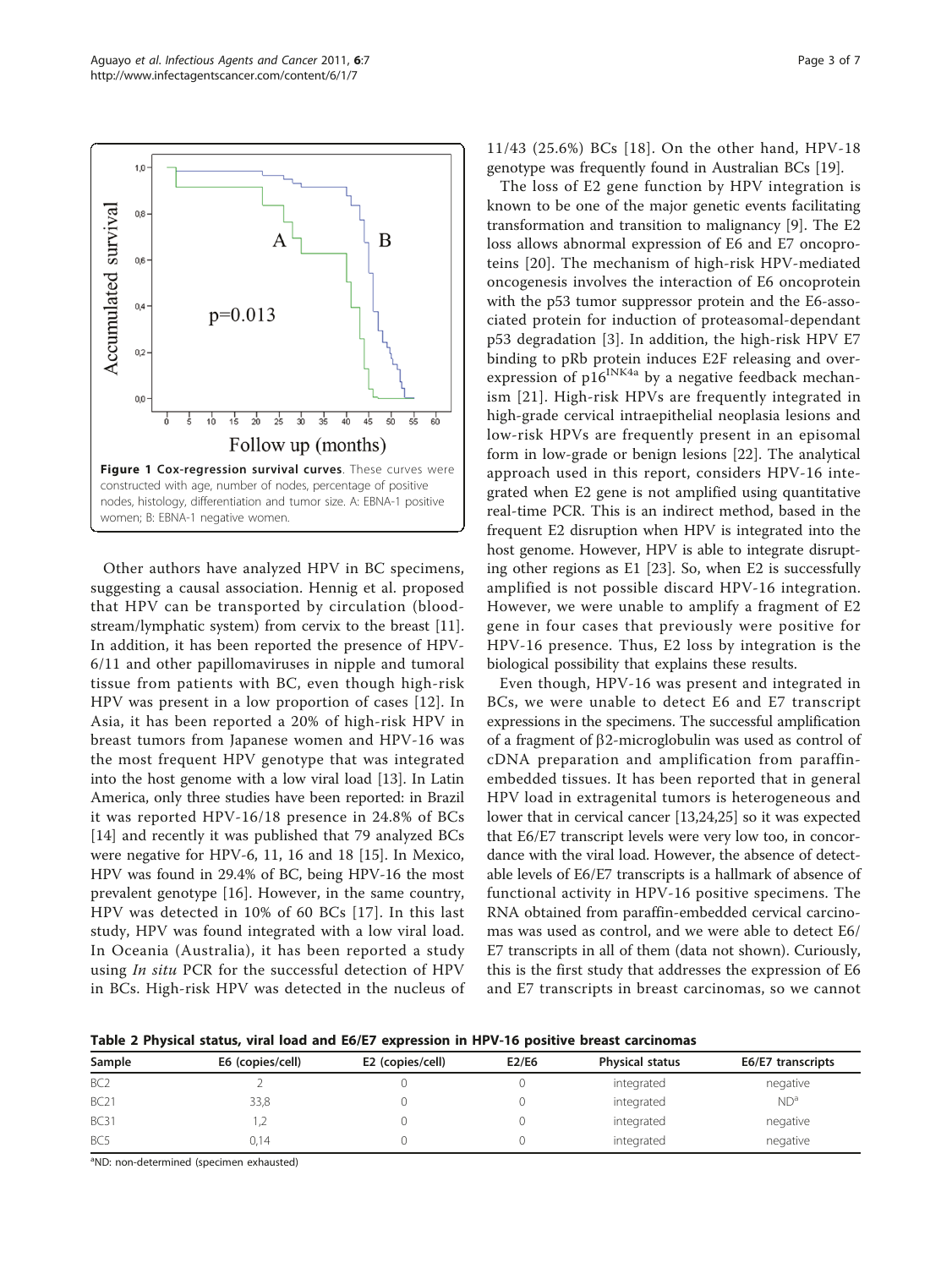compare our results with any previous published report. On the other hand, the viral load in three specimens (higher than unity) is compatible with an eventual direct carcinogenic role of HPV, although the absence of E6/E7 expression casts doubts about this notion. To this respect, it is possible to speculate the possibility of a "hit and run" mechanism of HPV action, however if HPV is related to the initiation, promotion or progression of breast carcinogenesis is unknown. Because PCR method is unable to determine if HPV localizes specifically in the tumoral tissue, the detected viral load in 3/4 cases allow us to speculate that at least tumoral cells are positive for HPV-16. Anyway, we cannot deny the possibility that HPV infection occurred after clonal expansion and cancer development, involving both tumoral and non-tumoral tissue. In addition, it is known that one HPV genome per cell is enough for neoplastic transformation as occur in SiHa cells harboring 1-2 HPV-16 copies/cell. Around the world, the HPV prevalence in BCs has been shown to be highly variable, ranging from 0 to 86% [[26\]](#page-6-0). This difference may be explained by variations in the methodological approaches used to detect HPV. Moreover, PCR protocols showing a diverse sensitivity and specificity are currently used to determine HPV presence in tumoral tissue and a "gold standard" protocol has not been defined. However, our analytical approach has been widely used by us and was previously reported by others [[13](#page-5-0)].

On the other hand, there is a relative consensus that for detection of EBV latent infection, the "gold standard" method is ISH for EBER-1 [[27\]](#page-6-0). Interestingly, we detected three positive specimens using qRT-PCR for EBNA-1 and using ISH for EBER-1, the cases were negative. This discrepancy might be caused by differences in sensitivity of these methods or very low levels of EBER-1 expression in EBV infected cells. EBERs are necessary for the maintenance of malignant phenotypes of B lymphocyte cells but is unknown if are ever expressed in BC cells [[28\]](#page-6-0). Recently, it has been reported a 55% of EBV presence in BCs from India [\[29](#page-6-0)]. Interestingly, the authors evaluated EBNA-1 expression using immunohistochemistry (IHC) and they compared with serology in women with cancer and controls. Unfortunately, the authors did not compare their results with EBER-1 detection in the same specimens. In BC, since the first study in 1993 reporting no detection of EBV in BCs [[30](#page-6-0)], EBV presence has been consistently reported in a plethora of other studies [[29](#page-6-0),[31-36](#page-6-0)]. However, EBV has not been detected in other reports around the world [[37-40](#page-6-0)]. In this study, using a Cox-regression model we found a statistically significant association between EBV EBNA-1 positivity and poor survival. Even though the sample size was low, this data is in agreement with a previous report where a relationship between poor survival and EBV presence was found [[41](#page-6-0)]. The molecular mechanism involved in poor survival in EBV- associated BC remains to be investigated. It is necessary to appoint that is not strictly necessary that a virus be directly involved as etiological agent to produce molecular alterations in the behavior of some tumor or progression of the disease. In fact, HCMV, another persistent virus, has been detected in some tumors where the virus is able to alter the host response, specifically through immune response modulation [\[42](#page-6-0)]. However, how HPV or EBV may potentially be involved in tumor modulation and consequently are associated with outcome or prognostic warrants more investigation.

In conclusion, we reported here that HPV and EBV prevalence in breast cancer from Chile is relatively low, thus a possible direct etiological role of these virus is unlikely. However, additional studies are warranted to elucidate the function of HPV/EBV in a subset of breast carcinomas from Chile.

## Methods

## Study subjects

Fifty-five BCs from patients of different Hospitals in Santiago of Chile were considered for this study. The Hospitals were Las Condes Clinic; San Juan de Dios Hospital; Instituto Nacional del Cáncer; San Borja Arriaran Hospital; José Joaquín Aguirre Hospital; Arturo Lopez Perez Foundation and Santa María Clinic. The average age of the patients was 58.7 years (range: 48.1- 69.3). The histological types of BC were: 48 ductal, 6 lobulillar and 1 mucinous. In the present study, histological classification was made using the guidelines of the Japan Cancer Society [[43\]](#page-6-0), which follows the WHO classification. The Grupo Oncológico Cooperativo Chileno de Investigación (GOCCHI) approved this study.

## DNA extraction, HPV detection and genotyping

Sections of 10 μm thickness were cut and collected in sterile tubes. For DNA extraction, each sample was treated with 1 mL of xylene and subsequently washed with 1 mL of ethanol. The sediment was resuspended in 50 mM Tris-Cl pH 8.0, 1 mM EDTA, pH 8.0, and 0.5% Tween 20 containing 200 μgmL $^{-1}$  of proteinase K (Invitrogen Corp., Carlsbad, CA, USA) and incubated overnight at 56°C. The solution was heated at 100°C for 10 min and subsequently the DNA was purified by phenol-chloroform extraction and precipitated with cold ethanol. DNA quality was tested by PCR for betaglobin using PCO3 5'- ACACAACTGTGTTCACTAGC-3' and PCO4 5'- CAACTTCATCCACGTTCACC-3' primers under the following PCR conditions: denaturation at 95°C for 15 min, 40 cycles with the cycling profile of 95°C for 1 min, 52°C for 1 min, 72°C for 1 min and final extension at 72° C for 5 min. To detect HPV genomes, broad-spectrum SPF10-biotinylated primers were used. The PCR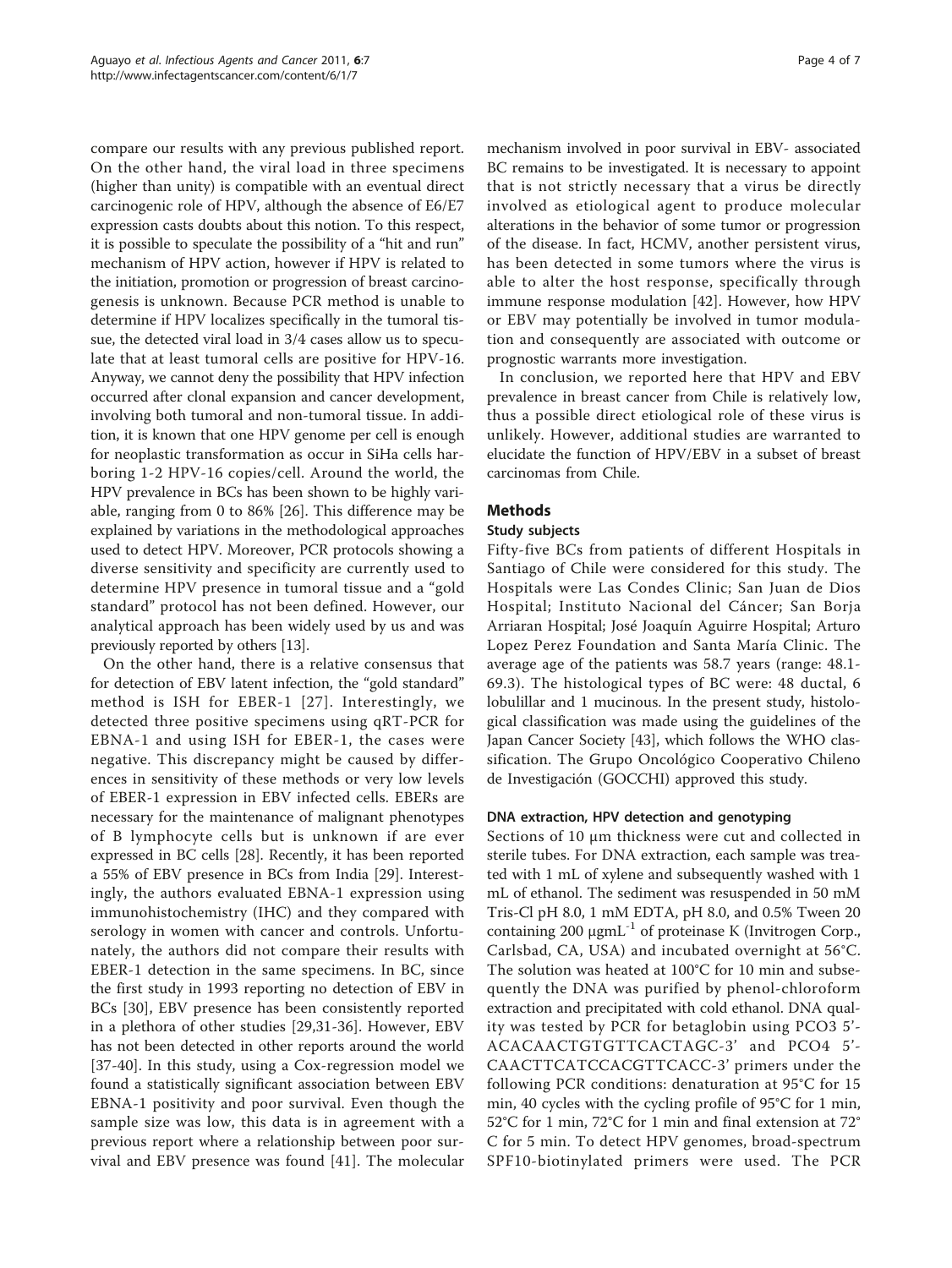products, 65 bp of the L1 gene, were characterized on a 4% agarose gel and visualized under UV radiation with ethidium bromide staining. HPV genotyping was performed using the Inno-Lipa HPV Genotyping V2 test (Innogenetics, Ghent, Belgium) [[44](#page-6-0)]. As negative controls, paraffin sections without tissue and distilled water were used for procedures of DNA extraction and PCR, respectively. Full genomes of HPV-16 and HPV-18 cloned in pUC19 plasmid (kindly given by Dr. Massimo Tommasino, IARC, Lyon, France) were used as positive controls for HPV amplification.

## Quantitative real-time PCR (qRT-PCR)

To determine the presence, physical status and viral load of HPV-16, real-time PCR was performed with the ABI Prism 7700 Sequence Detection System (Applied Biosystems, Foster City, CA, USA) and  $2 \times$  QuantiTect SYBR Green PCR kit (Qiagen, Hilden, Germany). The HPV-16 primers for E6 ORF amplification were as follows: E6F: 5'- GAGAAACTGCAATGTTTCAGGACC-3' and E6R: 5'- TGTATAGTTGTTTGCAGCTCTGTGC-3'. The HPV-16 primers for E2 ORF amplification were as follows: E2F: 5'- AACGAAGTATCCTCTCCTGAAATTATTAG-3' and E2R: 5'-CCAAGGCGACGGCTTTG-3'. The PCR conditions were 2 min at 50°C, 15 min at 95°C, and a two-step cycle of 95°C for 15 s, and 60°C for 60 s for a total of 40 cycles [\[45](#page-6-0)]. The sizes of the E6 and E2 products were 81 and 76 bp, respectively. Dilutions of the full-length HPV-16 genome cloned in pBR-322 vector, from 86 to 862 million copies per reaction, served as a standard for calibration curves for E2 and E6 genes. Linear plots of the log of copy number vs. numbers of threshold cycle were consistently obtained for both genes. As positive control, the cell line SiHa containing 1 copy of HPV-16 per cell was used. Real-time PCR for a betaglobin gene fragment was performed by the  $2 \times$  QuantiTect SYBR Green PCR kit (Qiagen) using PC03/PC04 to adjust the differences in the amount of input genomic DNA between samples. A seven-fold dilution series of a human DNA control (Dynal, UK Ltd, Bromborough, Wirral, Merseyside, UK) was used to generate the standard curve. The amount of betaglobin DNA present in each sample was divided by the weight of one genome equivalent (that is, 6.6 pg per cell) and a factor of 2 (as there are two copies of  $\beta$ -globin DNA/genome equivalent or cell) to obtain the number of genome equivalents. For EBV detection, the PCR conditions were 2 min at 50°C, 15 min at 95°C, and a two-step cycle of 95° C for 15 s and 60°C for 60 s for a total of 40 cycles. The primers sequence was as follows: EBV-F 5'-TACAG-GACCTGGAAATGGCC-3' and EBV-R: 5'-TCTTTG AGGTCCACTGCCG-3'. The amplified fragments in positive specimens were characterized by melting analysis and checked by agarose gel electrophoresis.

## qRT-PCR for HPV-16 E6 and E7 transcripts

The RNA purification was carrying out using the High Pure RNA paraffin kit (Roche), according to instructions of the manufacturer. The obtained RNA was resuspended in 50 μL of TE (10 mM Tris-Cl, 1 mM EDTA) and stored at -80°C until use. The cDNA preparation was made as follows: 100 ng of purified RNA were transformed to cDNA using RNAsin 1 U/μL (Promega, USA); 1× buffer TR (Promega, USA); 10 μg/ μL random primers (Promega, USA); 20 U/μL MMLV (Promega, USA) and 2 mM dNTPs in a final volume of 20 μL. The reaction mixture was incubated at 37°C for 1 h, 70°C for 15 min and stored at -20°C. Ten microliters of cDNA were used for qRT-PCR. The amplification reaction was carrying out separately for HPV-16 E6 and E7 transcripts using the SensimixSYBR (Bioline) kit in a final volume of 25 μL. For E6, the reaction mixture was composed by 1X SensiMix, 0.8  $\mu$ M primers and 5 mM MgCl<sub>2</sub>. The conditions of amplification were: denaturation at 95°C for 10 min, 45 cycles of 95°C for 15 s, 55°C for 20 s, 72°C for 20 s and a final extension at 72°C for 20 s. The sequence of primers was: E6F: 5'-CAACAAACCGTTGTGTGAT-3'; E6R: 5'-CGTGTTCTTGATGATCTGC-3'. A melting curve analysis between 62°C to 95°C with a variation of 0.5°C was made. The melting temperature (Tm) of the amplification product from a positive control was 79.85°C. For E7, the reaction mixture was composed by 1X SensiMix, 0.8 μM primers and 3 mM  $MgCl<sub>2</sub>$ . The conditions of amplification were initial denaturation at 95°C for 10 min followed by 45 cycles consisting of denaturation at 95°C for 15 s, annealing at 57°C for 20 s and extension at 72°C for 20 s. The sequence of primers was E7F: ATGCATGGAGATACACCTAC; E7R: 5'-CATTAACAGGTCTTCCAAAG-3'. The amplification of  $\beta$ 2-microbulin gene was carrying out as follow: 0.8 μM Primer F; 0.8 μM primer R, 5 mM  $MgCl<sub>2</sub>$ , 1X Sensimix and 50 ng cDNA. The amplification program was initial denaturation at 95°C for 10 min, followed by 45 cycles consisting of denaturation at 95°C for 15 s, annealing at 55°C for 20 s and extension at 72°C for 20 s. The sequence of primers was: B2MF: 5'- TGTAAGCAGCATCATGGA-3' and B2MR: 5'-AGTG-TAAGTGTATAAGCATATCAA-3'. The melting point of the amplified product was 81.15°C. All the amplifications were made using Rotor Gene 6000 (Corbett Research) real-time PCR equipment.

## Tissue microarray (TMA) construction

Fifty-seven specimens of BC were used to construct a tissue array as previously described [[46](#page-6-0)]. The tumoral area of the clinical specimens was selected by experienced pathologists (LS, AC).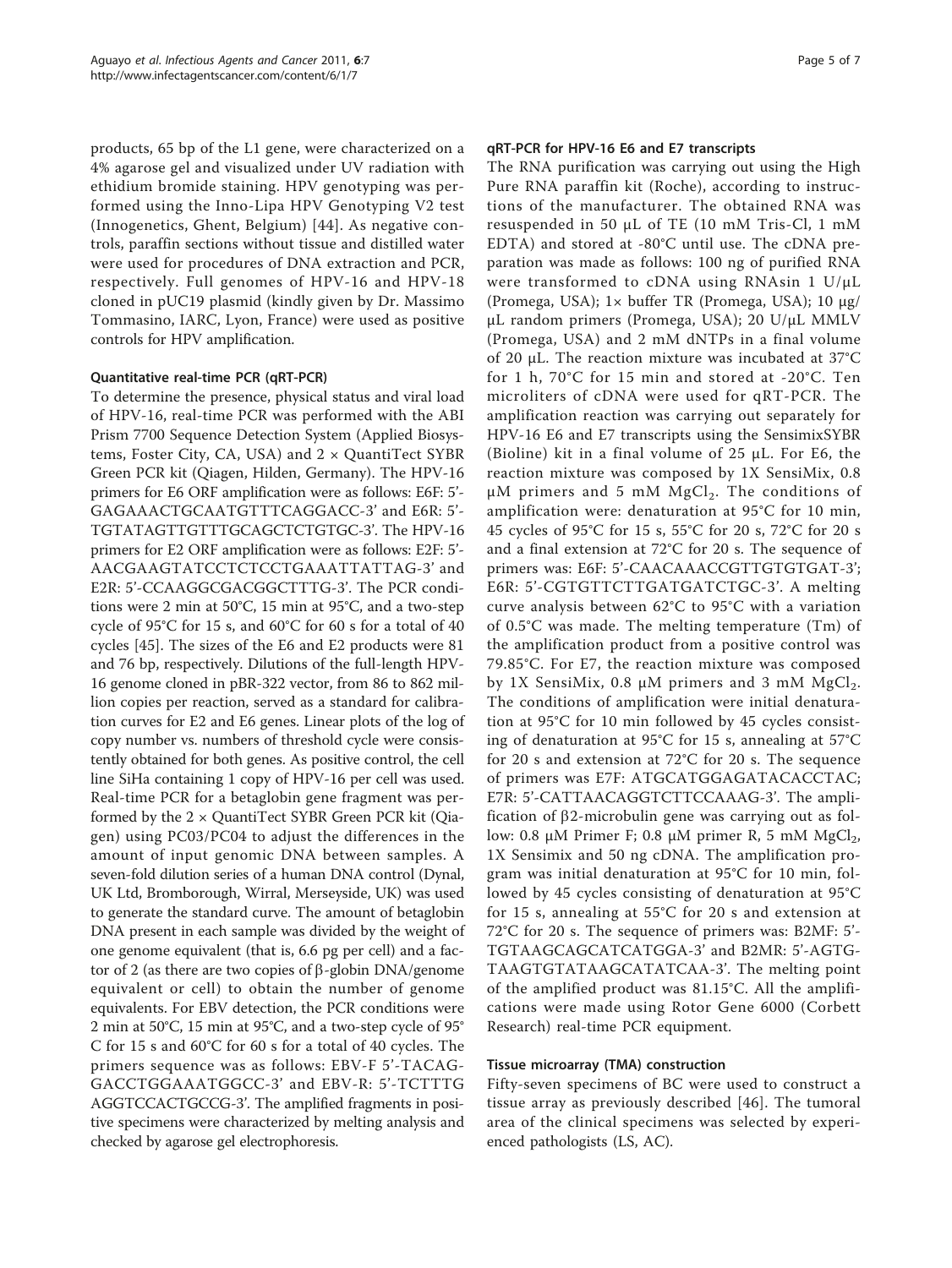#### <span id="page-5-0"></span>In situ hybridization (ISH) for EBV

In situ hybridization (ISH) with a complementary digoxigenin-labeled 30-base probe was used to detect EBER-1 expression according to the procedure previously published [[27](#page-6-0)]. Briefly, 4-5-μm sections mounted on silane-coated glass slides were prepared. The tissue on the slides (tissue array) was deparaffinized, rehydrated, predigested with Pronase, prehybridized, and then hybridized overnight at 37°C with 0.5 ng digoxigenin-labeled probes. The hybridization signal was detected by an anti-digoxigenin antibody-alkaline phosphatase conjugate. Sections from a patient with known EBER-positive gastric carcinoma were used as positive controls, and sense probe to EBER-1 was used as negative control.

#### Statistical analysis

Fisher's exact test was used for determine differences between groups. P-value < 0.05 was considered statistically significant. For survival analysis, a Cox-regression model was used.

#### Acknowledgements

This work was financed by Grants-in-Aid for Scientific Research on Priority areas (12218231 and 17015037) of the Ministry of Education, Culture, Sports, Science and Technology, Japan. Work in Chile was supported by Fondecyt Grant 11080198 to Francisco Aguayo and 1080563 to Alejandro Corvalán. We thank to Maria Lina Tornesello, Ph.D. from Instituto Nazionale Tumori "Fond. G. Pascale", Naples, Italy, for proofreading the manuscript.

#### Author details

<sup>1</sup>Virology Program, I.C.B.M., Faculty of Medicine, University of Chile, Independencia 1027, Santiago 838-9100, Chile. <sup>2</sup>Department of Public Health, Kagoshima University Graduate School of Medical and Dental Sciences, 8-35- 1 Sakuragaoka, Kagoshima 890-8544, Japan. <sup>3</sup>Department of Public Heath, Faculty of Medicine, Pontificia Universidad Católica de Chile, Santiago, Chile. 4 Pathology Department, Faculty of Medicine, Pontificia Universidad Católica de Chile, Santiago, Chile. <sup>5</sup>Division of Oncogenic and Persistent Viruses, Center for Chronic Viral Diseases, Kagoshima University Graduate School of Medical and Dental Sciences, 8-35-1 Sakuragaoka, Kagoshima 890-8544, Japan. <sup>6</sup>Department of Hematology and Oncology, Pontificia Universidad Catolica, 85 Lira Street, Santiago 133-202, Santiago, Chile.

#### Authors' contributions

FA, SAk, AC and CK conceived of the study, analyzed the data and participated in the redaction of the manuscript. CG and NK made the analysis of the clinical specimens and analyzed the data. AC and LS got specimens for analysis, gave clinical information, and gave clinicopathologic support. OP gave statistical support and analysis. YE, CK and SAm gave analytical support for analysis. All authors read and approved the final manuscript.

#### Competing interests

The authors declare that they have no competing interests.

#### Received: 21 April 2011 Accepted: 23 June 2011 Published: 23 June 2011

#### References

Ferlay J, Shin HR, Bray F, Forman D, Mathers C, Parkin DM: [Estimates of](http://www.ncbi.nlm.nih.gov/pubmed/21351269?dopt=Abstract) [worldwide burden of cancer in 2008: GLOBOCAN 2008.](http://www.ncbi.nlm.nih.gov/pubmed/21351269?dopt=Abstract) Int J Cancer 2010, 127:2893-2917.

- 2. Palacios J, Robles-Frias MJ, Castilla MA, Lopez-Garcia MA, Benitez J: [The](http://www.ncbi.nlm.nih.gov/pubmed/18544963?dopt=Abstract) [molecular pathology of hereditary breast cancer.](http://www.ncbi.nlm.nih.gov/pubmed/18544963?dopt=Abstract) Pathobiology 2008, 75:85-94.
- 3. Zur Hausen H: [The search for infectious causes of human cancers: where](http://www.ncbi.nlm.nih.gov/pubmed/19720205?dopt=Abstract) [and why.](http://www.ncbi.nlm.nih.gov/pubmed/19720205?dopt=Abstract) Virology 2009, 392:1-10.
- Glaser SL, Hsu JL, Gulley ML: [Epstein-Barr virus and breast cancer: state of](http://www.ncbi.nlm.nih.gov/pubmed/15159298?dopt=Abstract) [the evidence for viral carcinogenesis.](http://www.ncbi.nlm.nih.gov/pubmed/15159298?dopt=Abstract) Cancer Epidemiol Biomarkers Prev 2004, 13:688-697.
- 5. Amarante MK, Watanabe MA: [The possible involvement of virus in breast](http://www.ncbi.nlm.nih.gov/pubmed/19009309?dopt=Abstract) [cancer.](http://www.ncbi.nlm.nih.gov/pubmed/19009309?dopt=Abstract) J Cancer Res Clin Oncol 2009, 135:329-337.
- 6. Di Lonardo A, Venuti A, Marcante ML: [Human papillomavirus in breast](http://www.ncbi.nlm.nih.gov/pubmed/1320958?dopt=Abstract) [cancer.](http://www.ncbi.nlm.nih.gov/pubmed/1320958?dopt=Abstract) Breast Cancer Res Treat 1992, 21:95-100.
- 7. Band V, Zajchowski D, Kulesa V, Sager R: [Human papilloma virus DNAs](http://www.ncbi.nlm.nih.gov/pubmed/2153303?dopt=Abstract) [immortalize normal human mammary epithelial cells and reduce their](http://www.ncbi.nlm.nih.gov/pubmed/2153303?dopt=Abstract) [growth factor requirements.](http://www.ncbi.nlm.nih.gov/pubmed/2153303?dopt=Abstract) Proc Natl Acad Sci USA 1990, 87:463-467.
- 8. Shai A, Pitot HC, Lambert PF: [p53 Loss synergizes with estrogen and](http://www.ncbi.nlm.nih.gov/pubmed/18413729?dopt=Abstract) [papillomaviral oncogenes to induce cervical and breast cancers.](http://www.ncbi.nlm.nih.gov/pubmed/18413729?dopt=Abstract) Cancer Res 2008, 68:2622-2631.
- 9. zur Hausen H: [Human papillomavirus & cervical cancer.](http://www.ncbi.nlm.nih.gov/pubmed/19901427?dopt=Abstract) Indian J Med Res 2009, 130:209.
- 10. Valdivia I, Aguayo F, Pruyas M, Snijders PJ, Corvalan A, Ferreccio C: [Human](http://www.ncbi.nlm.nih.gov/pubmed/20140308?dopt=Abstract) [papillomavirus \(HPV\) genotypes in cervix uterine cancer patients in a](http://www.ncbi.nlm.nih.gov/pubmed/20140308?dopt=Abstract) [public hospital and private clinic from Santiago, Chile.](http://www.ncbi.nlm.nih.gov/pubmed/20140308?dopt=Abstract) Rev Chilena Infectol 2010, 27:11-16.
- 11. Hennig EM, Suo Z, Thoresen S, Holm R, Kvinnsland S, Nesland JM: [Human](http://www.ncbi.nlm.nih.gov/pubmed/10326789?dopt=Abstract) [papillomavirus 16 in breast cancer of women treated for high grade](http://www.ncbi.nlm.nih.gov/pubmed/10326789?dopt=Abstract) [cervical intraepithelial neoplasia \(CIN III\).](http://www.ncbi.nlm.nih.gov/pubmed/10326789?dopt=Abstract) Breast Cancer Res Treat 1999, 53:121-135.
- 12. de Villiers EM, Sandstrom RE, zur Hausen H, Buck CE: [Presence of](http://www.ncbi.nlm.nih.gov/pubmed/15642157?dopt=Abstract) [papillomavirus sequences in condylomatous lesions of the mamillae and](http://www.ncbi.nlm.nih.gov/pubmed/15642157?dopt=Abstract) [in invasive carcinoma of the breast.](http://www.ncbi.nlm.nih.gov/pubmed/15642157?dopt=Abstract) Breast Cancer Res 2005, 7:R1-11.
- 13. Khan NA, Castillo A, Koriyama C, Kijima Y, Umekita Y, Ohi Y, Higashi M, Sagara Y, Yoshinaka H, Tsuji T, et al: [Human papillomavirus detected in](http://www.ncbi.nlm.nih.gov/pubmed/18648364?dopt=Abstract) [female breast carcinomas in Japan.](http://www.ncbi.nlm.nih.gov/pubmed/18648364?dopt=Abstract) Br J Cancer 2008, 99:408-414
- 14. Damin AP, Karam R, Zettler CG, Caleffi M, Alexandre CO: [Evidence for an](http://www.ncbi.nlm.nih.gov/pubmed/14999143?dopt=Abstract) [association of human papillomavirus and breast carcinomas.](http://www.ncbi.nlm.nih.gov/pubmed/14999143?dopt=Abstract) Breast Cancer Res Treat 2004, 84:131-137.
- 15. Silva RG Jr, da Silva BB: No evidence for an association of human papillomavirus and breast carcinoma. Breast Cancer Res Treat 2010.
- 16. de Leon DC, Montiel DP, Nemcova J, Mykyskova I, Turcios E, Villavicencio V, Cetina L, Coronel A, Hes O: [Human papillomavirus \(HPV\) in breast tumors:](http://www.ncbi.nlm.nih.gov/pubmed/19161629?dopt=Abstract) [prevalence in a group of Mexican patients.](http://www.ncbi.nlm.nih.gov/pubmed/19161629?dopt=Abstract) BMC Cancer 2009, 9:26.
- 17. Herrera-Goepfert R, Khan NA, Koriyama C, Akiba S, Perez-Sanchez VM: Highrisk human papillomavirus in mammary gland carcinomas and nonneoplastic tissues of Mexican women: No evidence supporting a cause and effect relationship. Breast 2010.
- 18. Heng B, Glenn WK, Ye Y, Tran B, Delprado W, Lutze-Mann L, Whitaker NJ, Lawson JS: [Human papilloma virus is associated with breast cancer.](http://www.ncbi.nlm.nih.gov/pubmed/19724278?dopt=Abstract) Br J Cancer 2009, 101:1345-1350.
- 19. Kan CY, Iacopetta BJ, Lawson JS, Whitaker NJ: [Identification of human](http://www.ncbi.nlm.nih.gov/pubmed/16222323?dopt=Abstract) [papillomavirus DNA gene sequences in human breast cancer.](http://www.ncbi.nlm.nih.gov/pubmed/16222323?dopt=Abstract) Br J Cancer 2005, 93:946-948.
- 20. Arias-Pulido H, Peyton CL, Joste NE, Vargas H, Wheeler CM: [Human](http://www.ncbi.nlm.nih.gov/pubmed/16672403?dopt=Abstract) [papillomavirus type 16 integration in cervical carcinoma in situ and in](http://www.ncbi.nlm.nih.gov/pubmed/16672403?dopt=Abstract) [invasive cervical cancer.](http://www.ncbi.nlm.nih.gov/pubmed/16672403?dopt=Abstract) J Clin Microbiol 2006, 44:1755-1762.
- 21. Schorge JO, Lea JS, Elias KJ, Rajanbabu R, Coleman RL, Miller DS, Ashfaq R: [P16 as a molecular biomarker of cervical adenocarcinoma.](http://www.ncbi.nlm.nih.gov/pubmed/15041997?dopt=Abstract) Am J Obstet Gynecol 2004, 190:668-673.
- 22. Hudelist G, Manavi M, Pischinger KI, Watkins-Riedel T, Singer CF, Kubista E, Czerwenka KF: [Physical state and expression of HPV DNA in benign and](http://www.ncbi.nlm.nih.gov/pubmed/14984955?dopt=Abstract) [dysplastic cervical tissue: different levels of viral integration are](http://www.ncbi.nlm.nih.gov/pubmed/14984955?dopt=Abstract) [correlated with lesion grade.](http://www.ncbi.nlm.nih.gov/pubmed/14984955?dopt=Abstract) Gynecol Oncol 2004, 92:873-880.
- 23. Hamid NA, Brown C, Gaston K: [The regulation of cell proliferation by the](http://www.ncbi.nlm.nih.gov/pubmed/19183849?dopt=Abstract) [papillomavirus early proteins.](http://www.ncbi.nlm.nih.gov/pubmed/19183849?dopt=Abstract) Cell Mol Life Sci 2009, 66:1700-1717.
- 24. Aguayo F, Castillo A, Koriyama C, Higashi M, Itoh T, Capetillo M, Shuyama K, Corvalan A, Eizuru Y, Akiba S: [Human papillomavirus-16 is integrated in](http://www.ncbi.nlm.nih.gov/pubmed/17579626?dopt=Abstract) [lung carcinomas: a study in Chile.](http://www.ncbi.nlm.nih.gov/pubmed/17579626?dopt=Abstract) Br J Cancer 2007, 97:85-91.
- 25. Aguayo F, Anwar M, Koriyama C, Castillo A, Sun Q, Morewaya J, Eizuru Y, Akiba S: [Human papillomavirus-16 presence and physical status in lung](http://www.ncbi.nlm.nih.gov/pubmed/21080966?dopt=Abstract) [carcinomas from Asia.](http://www.ncbi.nlm.nih.gov/pubmed/21080966?dopt=Abstract) Infect Agent Cancer 2010, 5:20.